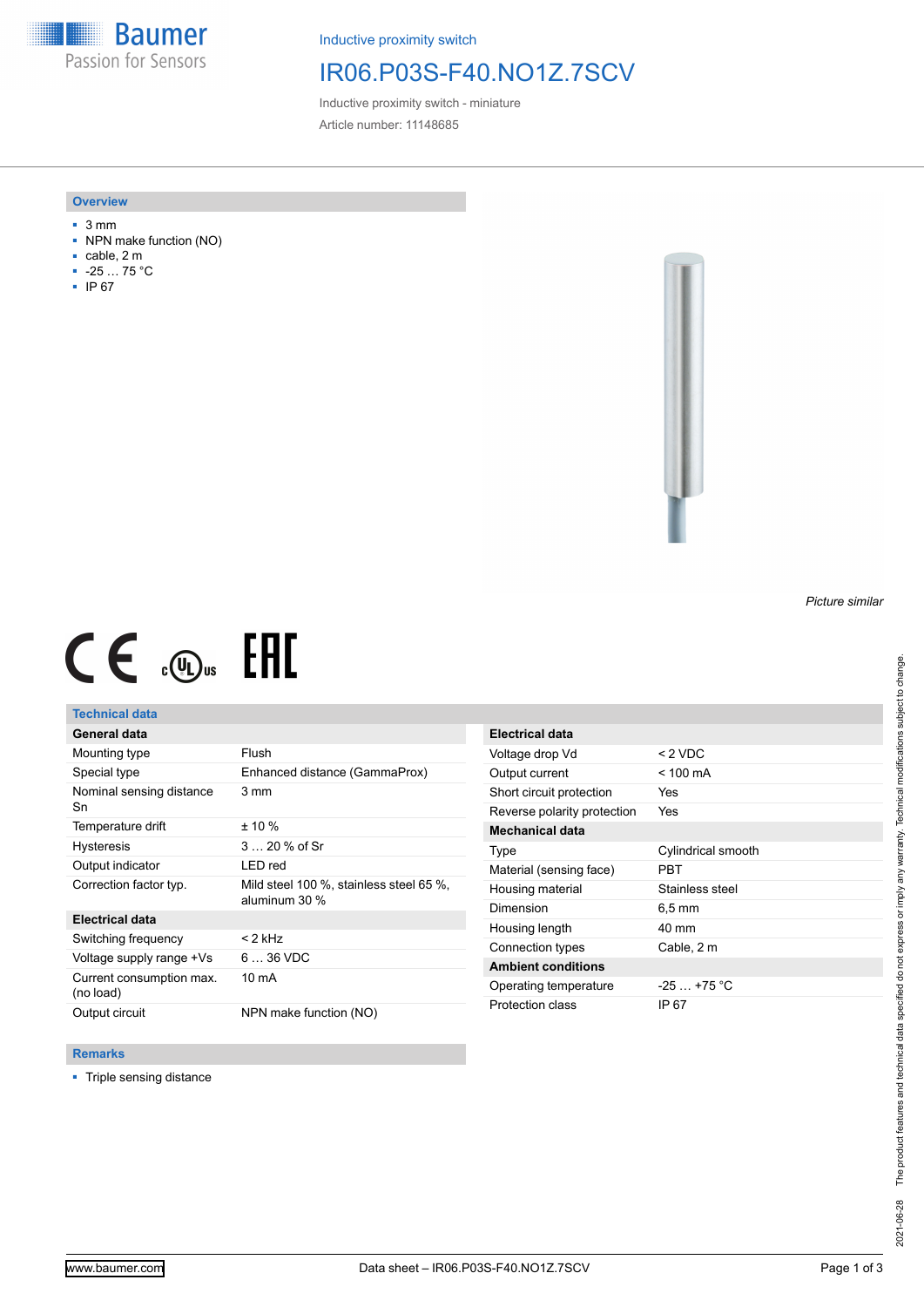

Inductive proximity switch

# IR06.P03S-F40.NO1Z.7SCV

Inductive proximity switch - miniature Article number: 11148685

**Dimension drawing**





**Correction factors for different mounting situation (approx.)**



| Mounting material | Correction factor |
|-------------------|-------------------|
| Mild steel        | $100 \%$          |
| Stainless steel   | $100 \%$          |
| Aluminum          | $100\%$           |



| Mounting material | Correction factor |
|-------------------|-------------------|
| Mild steel        | 85%               |
| Stainless steel   | 65%               |
| Aluminum          | $55\%$            |



| Mounting material | Correction factor |
|-------------------|-------------------|
| Mild steel        | $90\%$            |
| Stainless steel   | 60%               |
| Aluminum          | $45 \%$           |